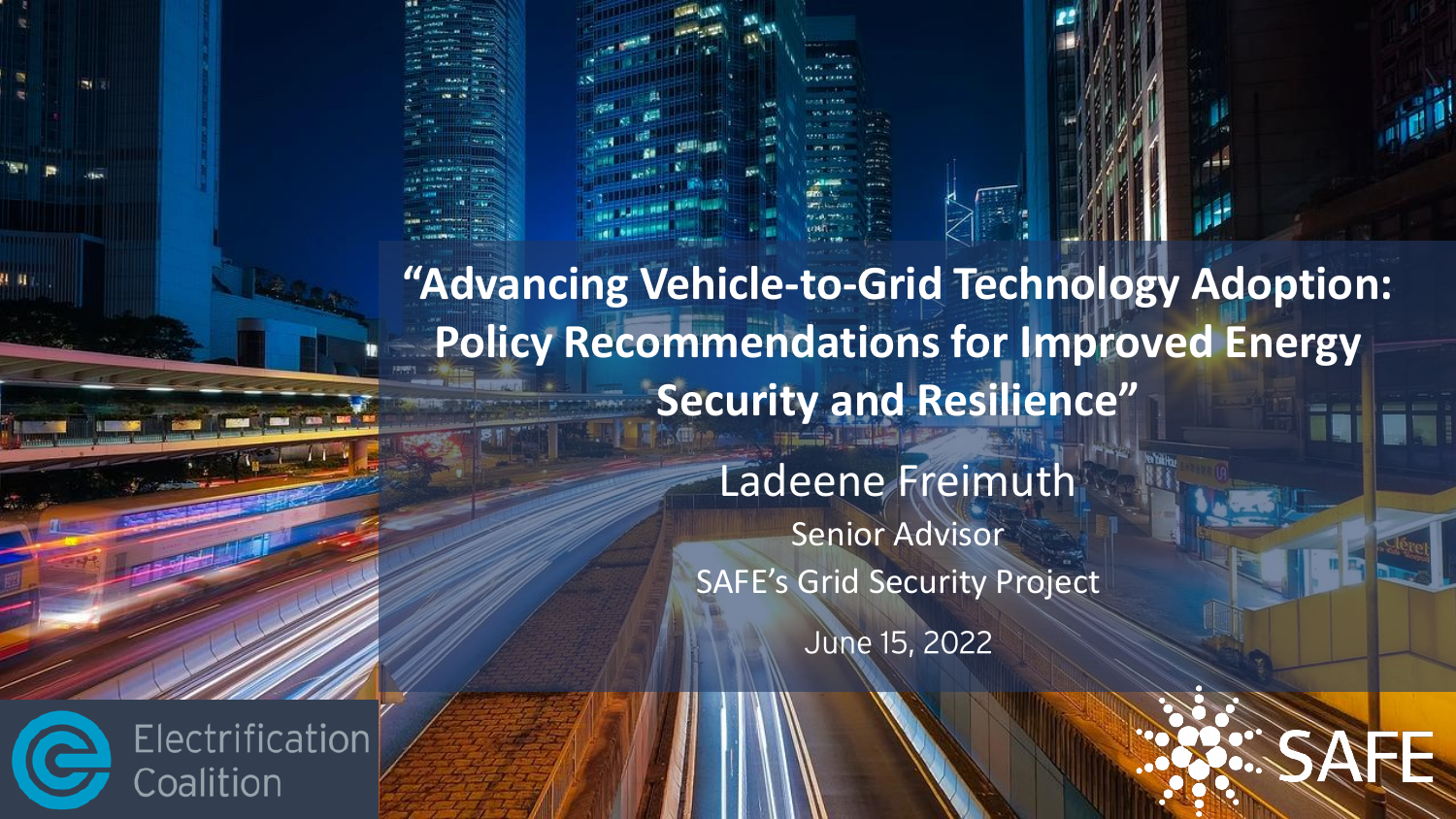## **V2G Policy Accomplishments**

### **I. V2G Policies in the Bipartisan Infrastructure Law**

- Surface Transportation Block Grant Program (Section 11109)
- Charging and Fueling Infrastructure Grants (Section 11401)
- Smart Grid Investment Grants (Section 40107)
- Codes and Standards Study for Use of Energy Storage (Section 40111)
- National Electric Vehicle Formula Program
- Joint Office of Energy and Transportation

#### **II. V2G Policy in Pending Federal Legislation**

• Alternative Fuel and Refueling Property (Section 30C) Tax Credit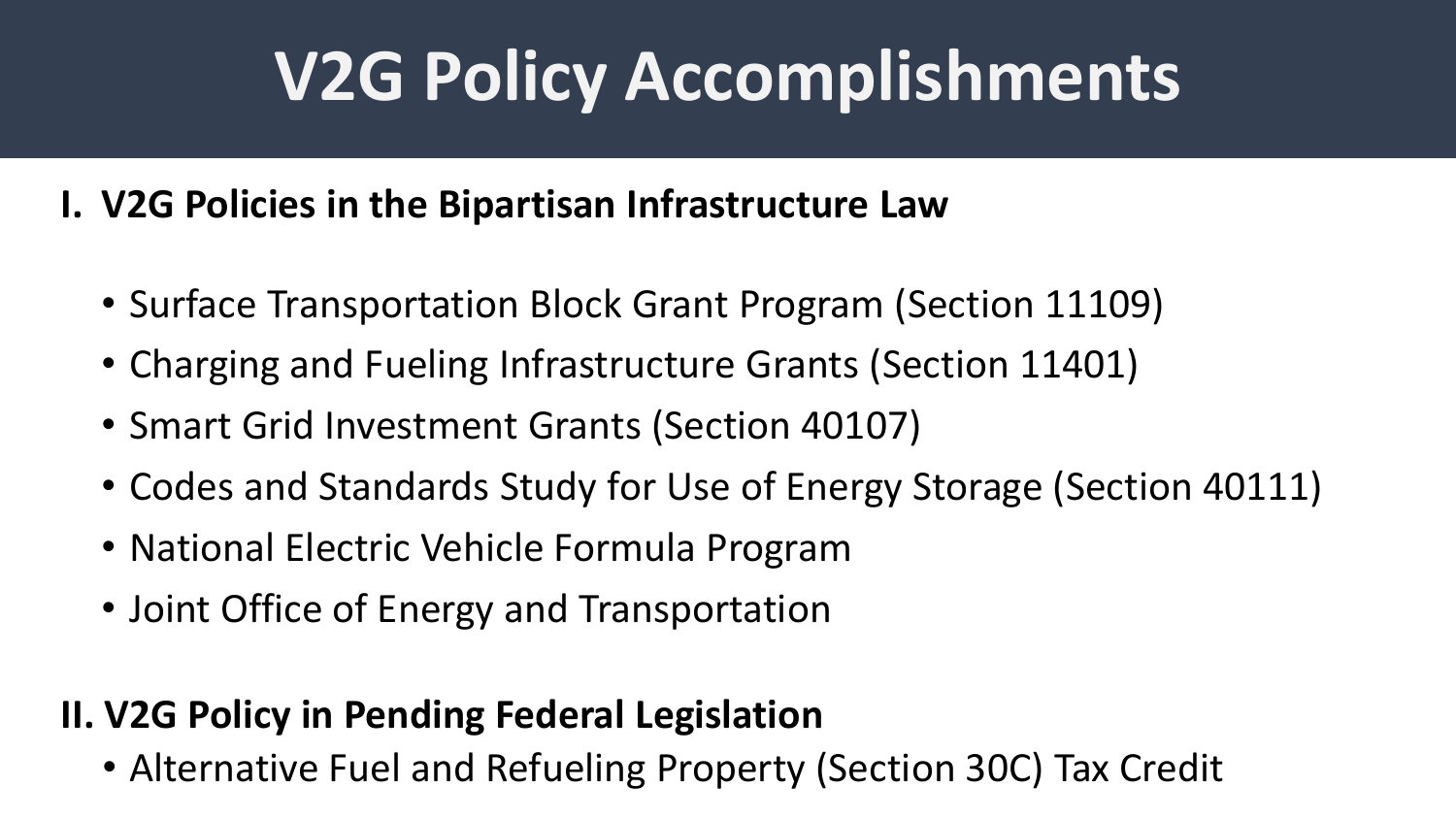# **The Path Forward: Summary of V2G Policy Recommendations**

### **Federal:**

- Extend and expand the "Alternative Fuel Refueling Property" (Section 30C) tax credit to cover V2G capability.
- Incorporate V2G into emergency planning, preparedness, and response efforts; prioritize deployment of bidirectional charging equipment at critical facilities.
- Conduct research & testing to ascertain the potential impacts of bidirectional charging on battery degradation and warranties.
- Facilitate development of uniform national V2G-related technical standards.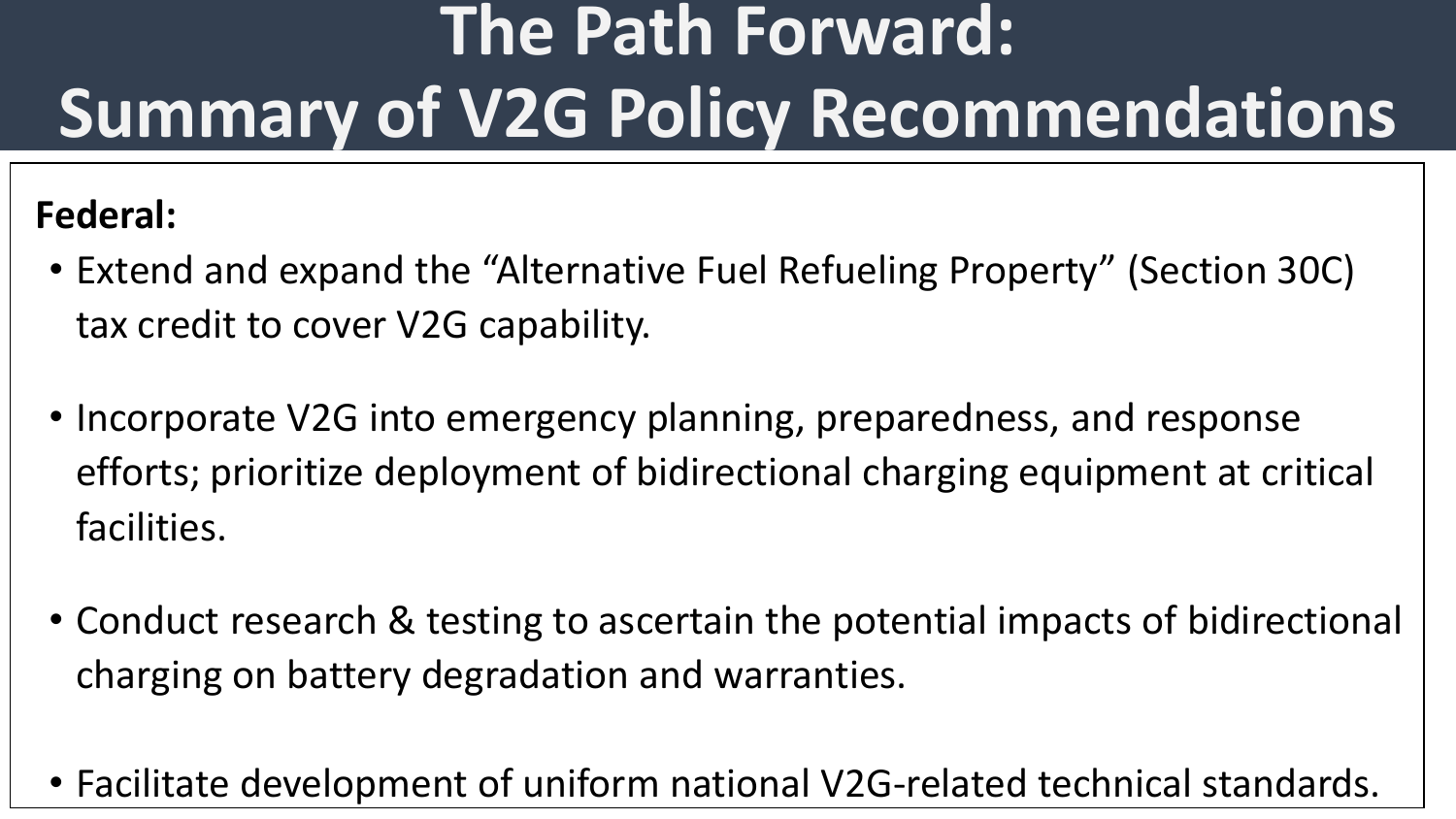## **Summary of V2G Policy Recommendations (cont'd.)**

### **Federal (cont'd.):**

- Convene a cross-disciplinary group to advance V2G policies and deployment.
- •Develop a national V2G Roadmap.
- Help "future-proof" policies to incorporate V2G "make-ready" capabilities into infrastructure planning processes.
- Update the treatment of V2G-capable EVs as "mobile energy storage units" in policies and regulations in terms of their provision of grid resources using lessons learned from stationary storage and other DERs.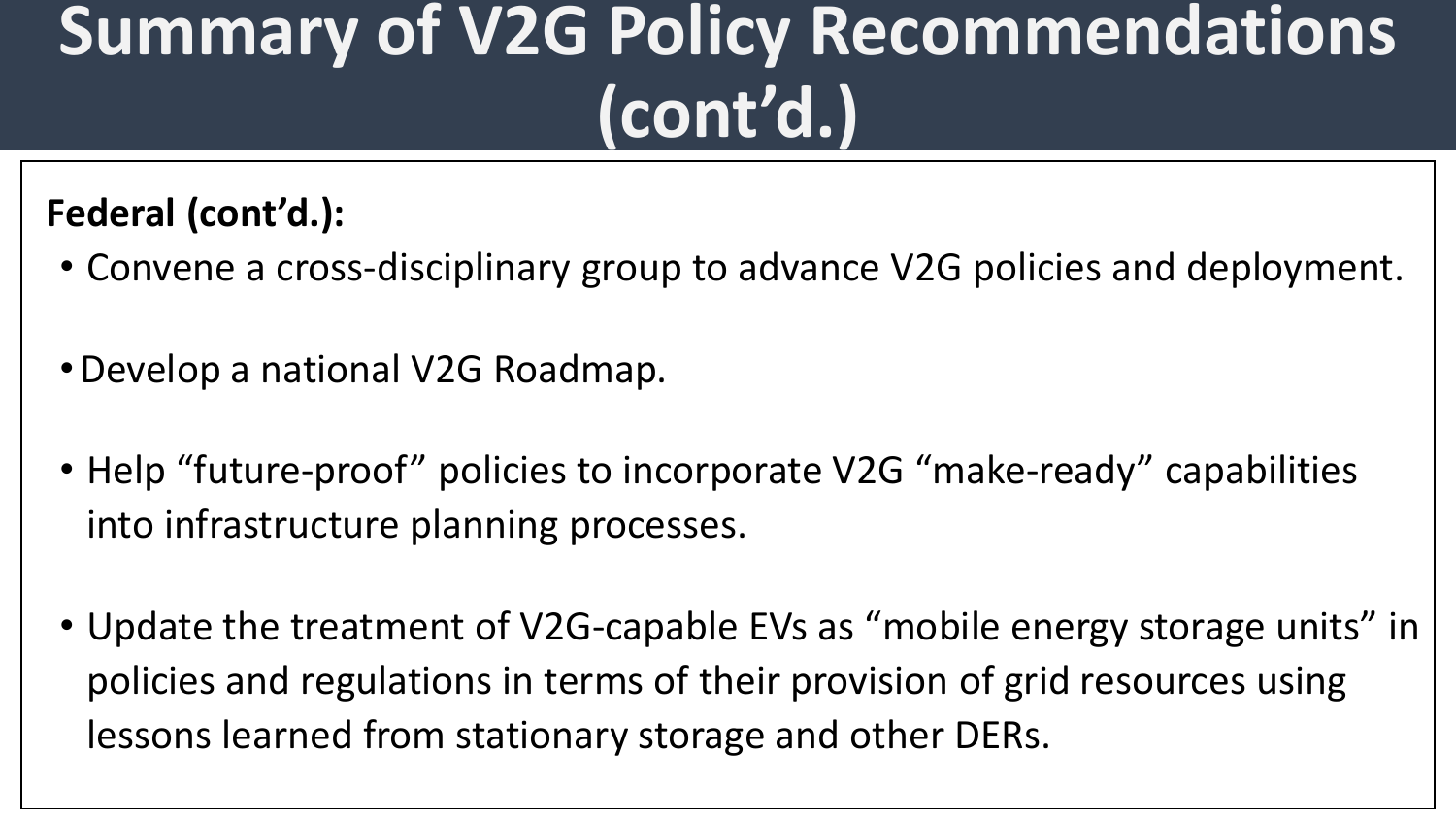## **Summary of V2G Policy Recommendations (cont'd.)**

#### **State and Local Governments:**

- Incentivize V2G deployment.
- Streamline interconnection standards.
- Design/apply appropriate rate structures: compensate V2G-enabled grid resources.
- Conduct demonstrations; share lessons learned and best practices, and scale V2G technology.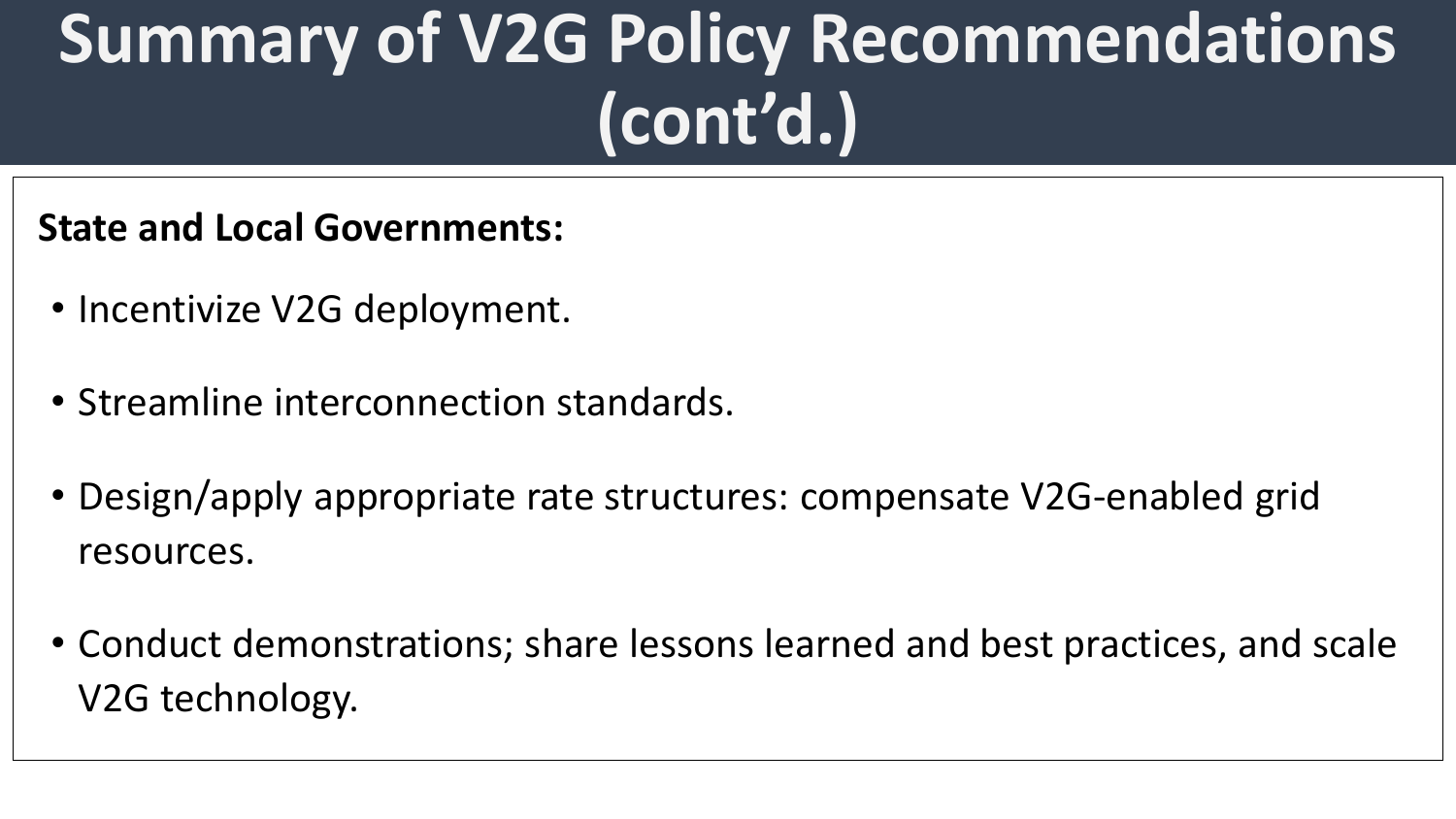## **Summary of V2G Policy Recommendations (cont'd.)**

**Regional Transmission Organizations (RTOs):**

- Develop/implement roadmaps that incorporate EV and EVSE V2G capabilities more fully.
- Develop/revise RTO requirements to facilitate V2G deployment, including for grid services in wholesale markets.
- Conduct V2G grid impact studies; disseminate results broadly.
- Conduct inclusive, transparent, and cross-sectoral V2G stakeholder processes.